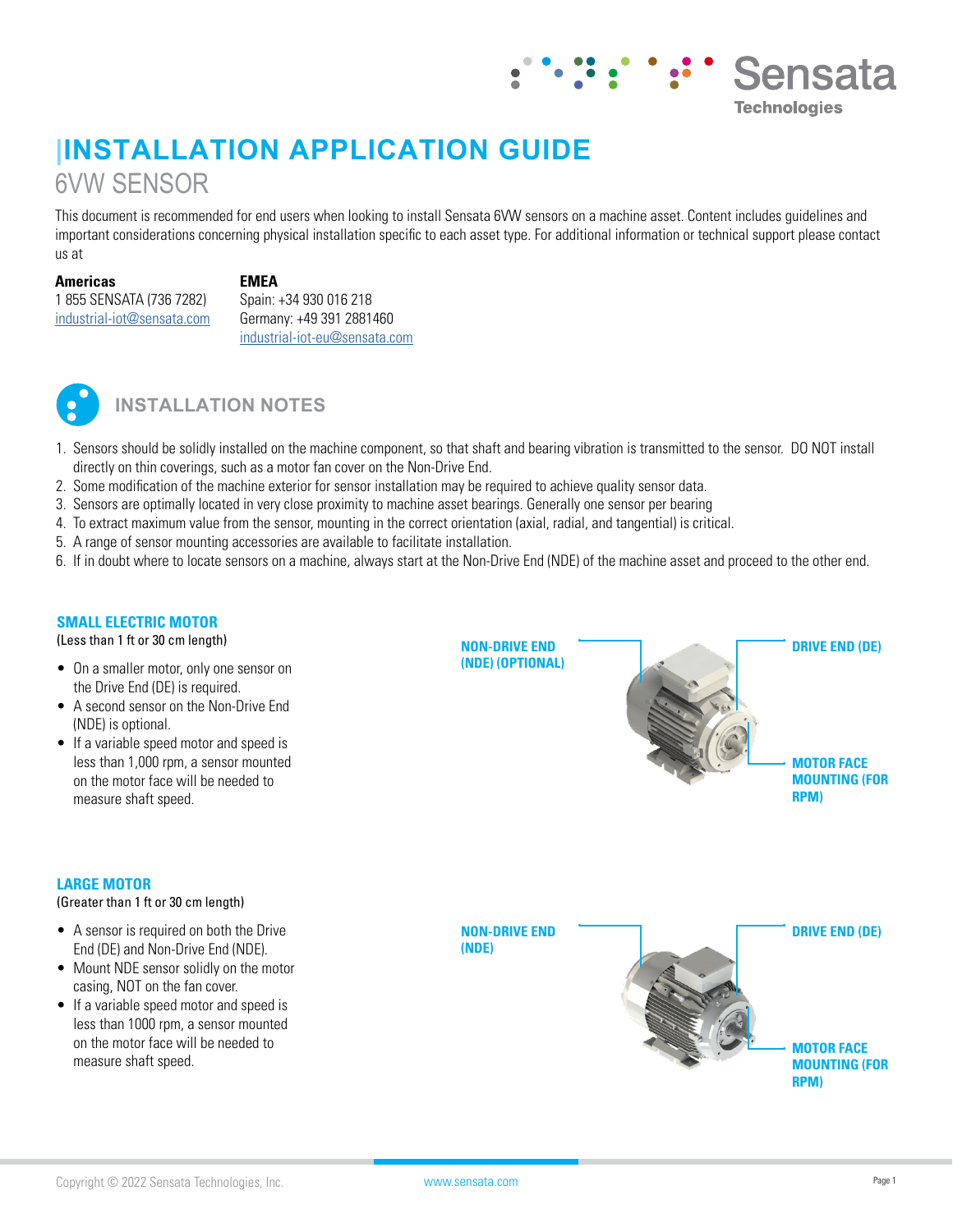#### **PUMP**

- A sensor is required on both the Drive End (DE) and Non-Drive End (NDE).
- Mount NDE sensor solidly on the motor casing, NOT on the fan cover.
- If a variable speed motor and speed is less than 1000 rpm, a sensor mounted on the motor face will be needed to measure shaft speed.

#### **INDUSTRIAL AIR COMPRESSOR**

- Identify the location and size of the electric motor incorporated in the industrial compressor.
- A sensor is required on both the Drive End (DE) and Non-Drive End (NDE).
- Mount NDE sensor solidly on the motor casing, NOT on the fan cover.
- If a variable speed motor and speed is less than 1000 rpm, a sensor mounted on the motor face will be needed to measure shaft speed.

#### **INDUSTRIAL BLOWER**

- Sensors should be installed at every bearing location on the asset and as physically close to the bearing as possible.
- DO NOT install the sensor on the fan cover of the Non-Drive End. Solid mounting to the motor casing ensures the best data quality.
- If the motor housing radius is small, consider a dipole (two pole) magnet.

#### **GEARBOX**

- One sensor mounted perpendicular near the input shaft.
- One sensor mounted perpendicular near the output shaft.
- Use of dipole (two pole) magnet for sensor installation NOT recommended.







**DRIVE END (DE)**

**NON-DRIVE END (NDE)**